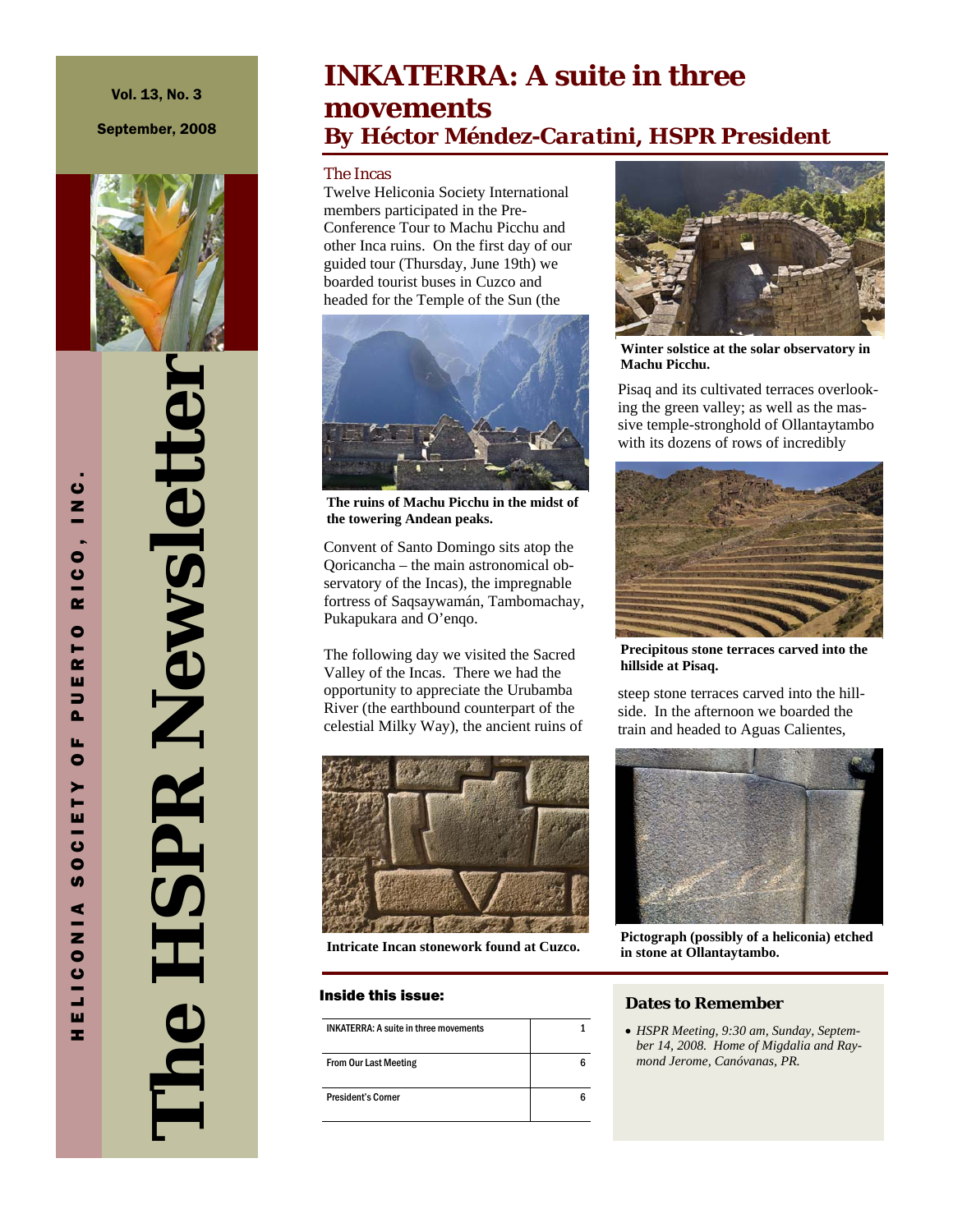

**The Heliconia Society International pre-conference tour group enjoys the majesty of Machu Picchu.** 

where we stayed overnight in different hotels located inside the Historical Sanctuary preserve (named a UNESCO natural and cultural World Heritage Site).

The next morning we woke up at 4 o'clock and headed for the jam-packed tourist lines and boarded one of the 22 buses to the citadel of Machu Picchu – Cultural Patrimony of Human-



**A Peruvian woman in native dress with her llama.** 

ity. The ruins of the "lost city of the Incas" sits majestically among the massive Andes and is one of the most spectacular sites on Earth! We got to the sacred temple before sunrise and experienced the magical winter solstice (June 21st), when dramatic rays of light creep over the mountaintops and illuminate the ruins. In the afternoon we happily returned to Cuzco (at a daunting altitude of 3,400 meters or 11,000 feet above sea level), the capital of South America's archeology.

Heliconia Society International Conference, Iquitos The HSI Conference was held (from June 24th to the 27th) at the Dorado Plaza Hotel, in Iquitos, Perú. HSPR/HSI members Dr. José "Falín" Abreu-Deliz, Dr. Raymond



Jerome (and his wife Mig-**Typical architecture in Iquitos, Peru.** 

dalia) and Héctor Méndez-Caratini (and his wife Annette) represented Puerto Rico at the convention.

During the first morning of talks (Tuesday, June 24th), An-



ders Lindstrom, Plant Curator from Nong Nooch Tropical Garden (Thailand), gave the presidential address. He was followed up by taxonomist Dr. David Lorence, from National Tropical

**The piranha is one of the most famous fish of the Amazon region.** 



**Passenger boats docked outside Iquitos.** 

THE HSPR NEWSLETTER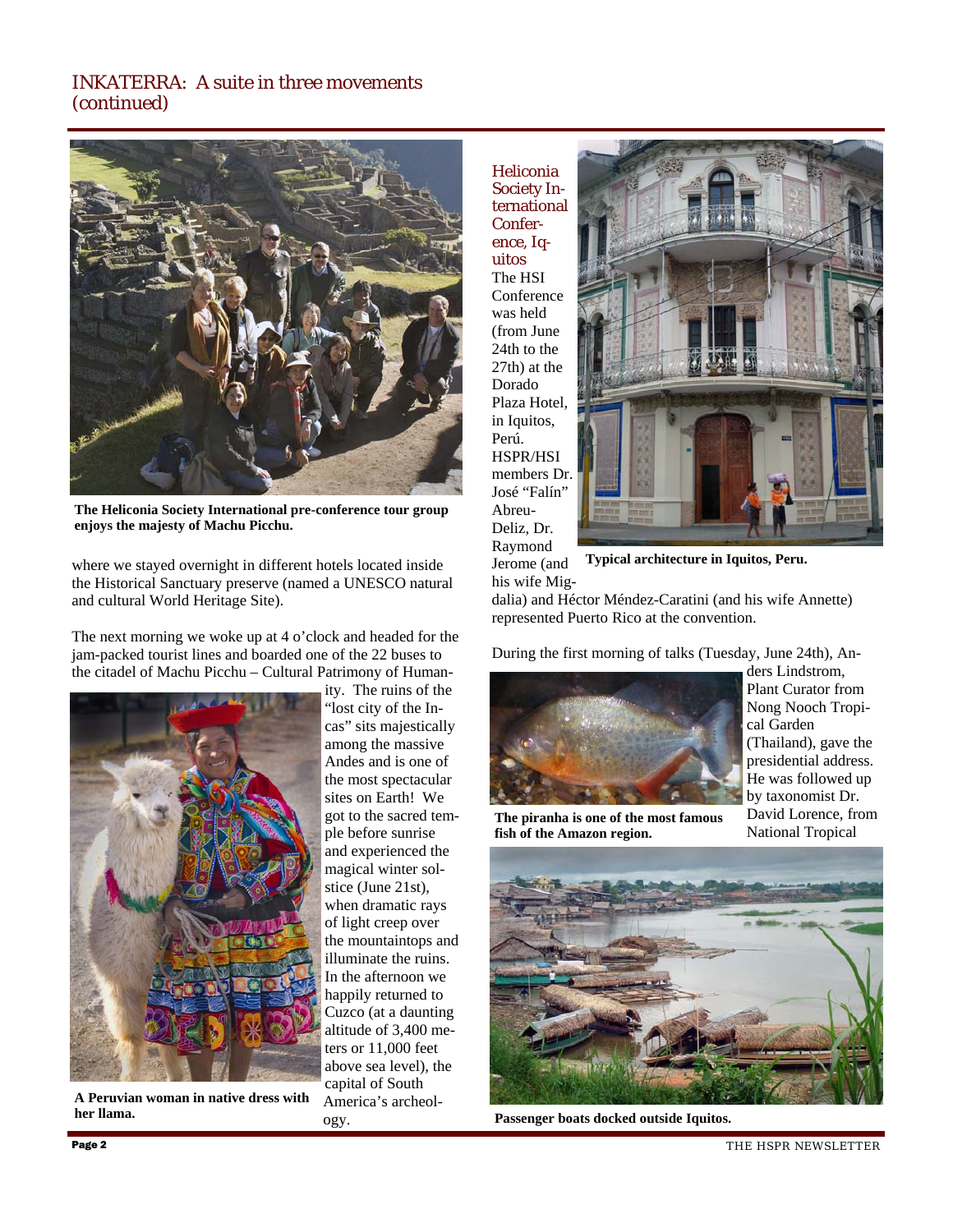

**Low lying houses near the river in Iquitos need to be built on tall stilts to avoid flooding in the rainy season.** 



Botanical Garden (Hawaii), who gave a report on the eleven worldwide HSI Conservation Cen $ters - in$ cluding nine

**A small alligator waits for its next meal.** 

private ones located in Puerto Rico (which count as two)!

Renowned Australian traveler Bruce Dunstan presented his discoveries of "Zingiberales of Nusagandi Province, Panama".

After a brief coffee break, Shirley Alejandro (México) gave her report on "Eradicating pathogens in controlled experiments of in vitro fertilization". Jan Hintze (Australia) followed her with a presentation entitled "Cut Flowers – that's my excuse".

In the afternoon session, noted explorer Carla Black (Panama) gave her illustrated lecture on "Heliconia adventures in



**A beautiful form of** *H. chartacea* 

Panama, Part 1". Ray Baker, from Lyon Arboretum (Hawaii), spoke on "The Zingiberaceae". After a short break, I gave a talk about "Professional tips on how to photograph heliconias for publication". Costus specialist David Skinner (Florida) gave the last presentation of the day, titled "Neotropical *Costus*".

On the second day (Wednesday, June 25th), Anders Lindstrom, HSI President, started out the morning by informing us on "Little known heliconias". Our HSPR member Dr. Raymond Jerome then presented his study on "*Heliconia caribaea* 



**The gorgeous scarlet macaw is a native of the Peruvian Amazon.** 

variations and propagation from seed". After the customary coffee break, Sergio Pinedo (Perú) gave a report on the findings of his study on "Geographic distribution and agricultural management of heliconias". He was followed up by Sandra Barnes (Trinidad & Tobago) who talked about the "Balisier as a political symbol in the Caribbean" (balisier is the generic name given to heliconias in Trinidad). Norberto Maciel gave his presentation titled "Tropical cut flower research at the Universidad Centro-occidental Lisandro Alvarado, Barquisimeto, Venezuela". In the afternoon, after lunch, Carla



**with a cream colored rachis. Exploring a portion of the vast Amazon rainforest.**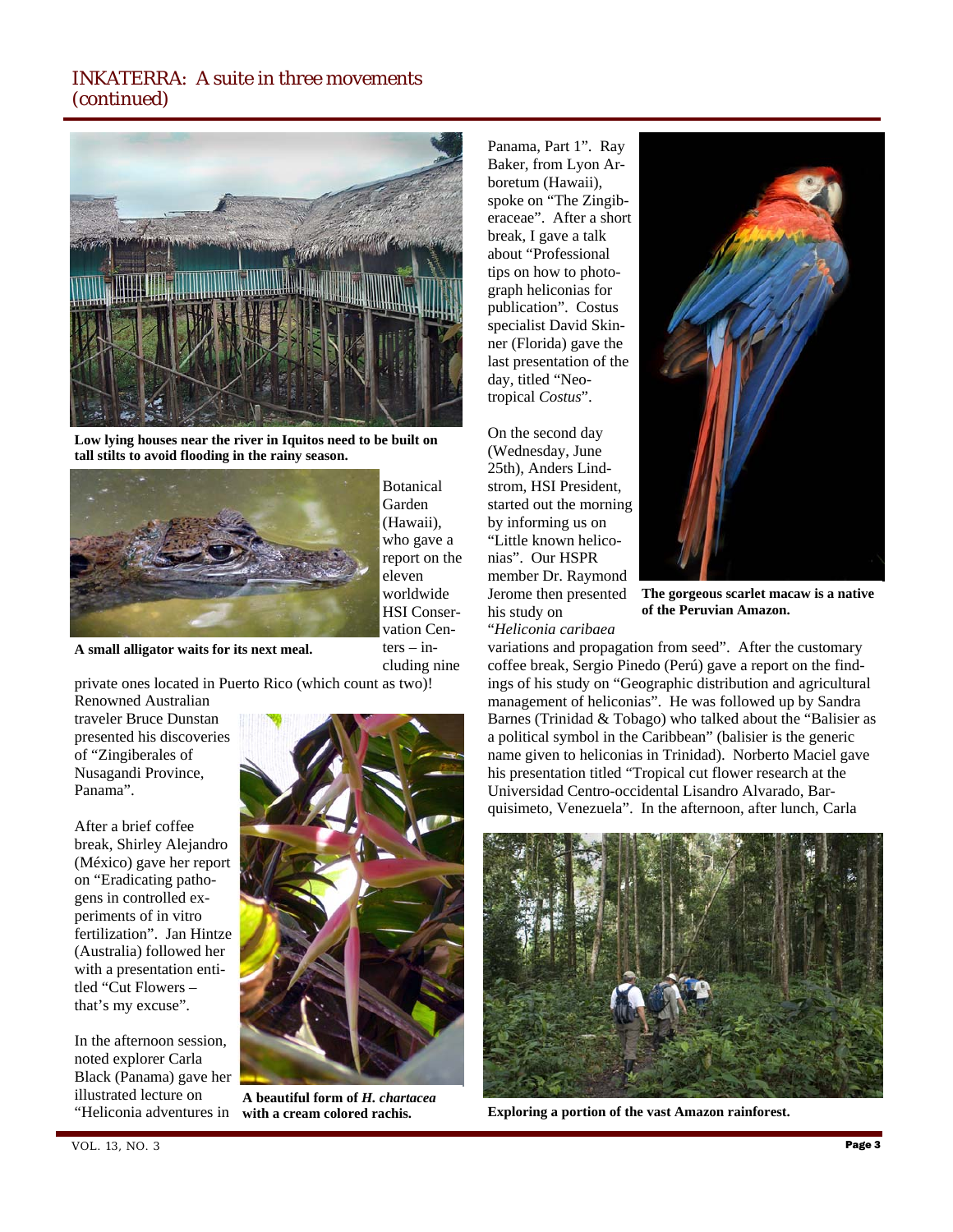

Black gave her Part 2 presentation and afterwards, I gave a hands on workshop on digital photography.



During both days there were two poster presentations; one by Nor-

**Carla Black (above) and José Abreu (below) exploring the Amazon on the Tucunaré.** 

berto Maciel and the other by Jan Hintze.



**A native hunter.** 

On Thursday (June 26th) we had a one-day field trip down the Amazon River. The HSI participants were able to mingle with the San Rafael Indian community and see their butterfly farm; as well as observe heliconias growing in the wild. There we saw a rare variety of *H. chartacea* that resembled a giant 'Sexy Pink' but with a unique, yellowish-cream rachis.

On the final day (Friday, June 27th) of the convention, we had another day long field trip to Exótica, a heliconia/ginger commercial flower grower, where members had the opportunity to purchase endemic Peruvian heliconia rhizomes. Among the rare gems we bought was a golden colored *H. rostrata*, as well as a very slim, unique, green tipped red rostrata and *H. vellerigera* 'She Kong'. Later on, we had lunch at the Zungaracocha Lodge, where we sampled a diverse variety of exquisite Peruvian dishes.



**A striking red and green** *Costus***.** 

The farewell banquet was held, later that evening, at the Dorado Plaza Hotel.

#### Amazonia

Afterwards, several HSI members decided to stay for three days at the Heliconia Lodge. Another international delegation of ten took the Amazon River tour and explored the exotic tropical flora and fauna of the region.



The group boarded the Tucunaré (name of a fish found in the Amazon), a small wooden boat, and navigated for five days down the Napo, Zapote and Amazon rivers and their many tributaries. One night we slept in the middle of a placid lake and bathed among three pink dolphins (and piranhas, as well). The impressive cloudless, pris-

**The beautiful Amazon pink dolphin.** 



**Cleaning heliconia rhizomes in the river.** 

THE HSPR NEWSLETTER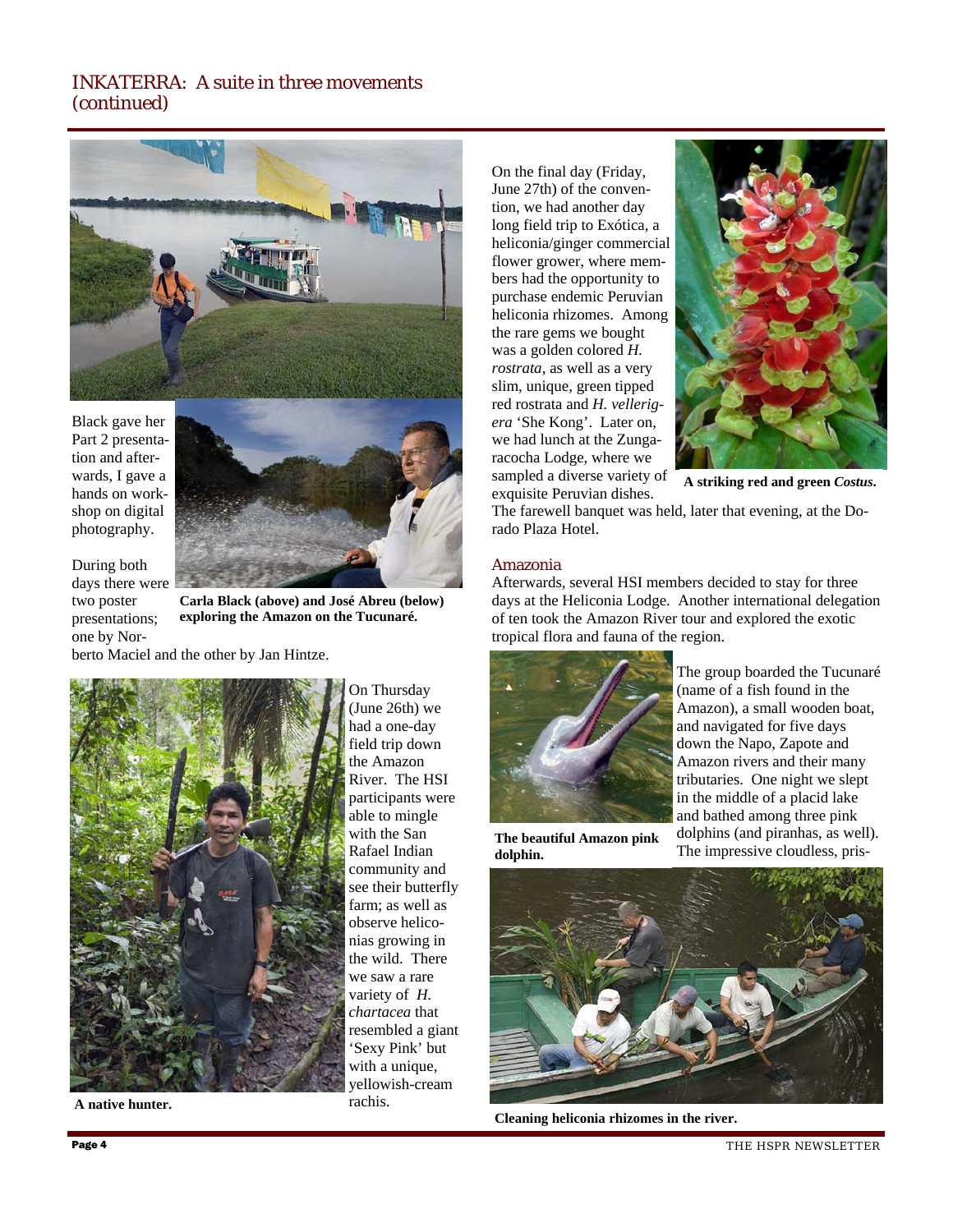

**The author, Héctor Méndez-Caratini, enjoying a jungle hike.** 

tine, night-time sky (remember, there are NO lights in the jungle, nor electricity, nor running water) allowed us to see Jupiter and its two moons, as well as an infinite array of stars, galaxies and the Milky Way.

We always had two daily field trips to the jungle; one in the morning for three hours followed by a two hour one in the afternoon. During one of our jungle expeditions, we walked up a trocha (trail) until we were 22 kilometers from the frontier with Colombia – FARC rebel territory, where 3,000 hostages are currently being held. Ingrid Betancourt (and 14 other hos-

tages) was liberated the day after we returned from the jungle. On this particular trail I encountered an armed native with a rifle and machete.

Among the many heliconia species we saw growing at Rio Mazan and Aucopoza region were: *H. tenebrosa, H. lasiorachis, H. timothei, H. velutina, H. silvestris, H. juruana, H. schumanniana, H. hirsuta, H. irrasa, H. stricta* and *H. orthotricha*. Along the river banks we spotted endless rows

of *H. rostrata, H. episcopalis, H. stricta, H. standleyi*  and *H. marginata*; as well as, renealmias, costus, gingers, calatheas, bromeliads, anthuriums, cannas, ferns, palms and the unique, extraordinary round leaves of the *Victoria amazonica* (endangered water lilies).

Previous to the conference, pioneer Panamanian explorers Carla Black & Angel Rodriguez and Australian world travelers Jan Hintze & Bruce Dunstan explored separately,



 **A native Amazon girl with her pet sloth.** 



**Amazonian mother and baby travel by canoe.** 

on their own, the outskirts of **Cuzco** (Manu and Pilcupata region). There they were able to collect sev-



eral rhizomes from **Anacondas, which can reach 20 feet in length, are common in the Amazon.** 

eight different specimens of: *H. penduloides, H. robusta* (an impressive deep yellow and burgundy-red pendent), *H. apparicioi, H. carlei, H. lingulata, H. aemygdiana, H. subulata*  and other beautiful forms of *H. stricta*.

During the numerous expeditions to the Peruvian jungles, a total of twenty-five different heliconia species were identified

growing in the wild. Some of these were exported and are now growing in Panama and on our Island.

Even though I, and my wife Annette, had been to Cuzco and Machu Picchu before (34 years ago), the unique experience of traveling together with so many international friends - who shared our same interests became a once in a lifetime, unforgettable, adventure filled trip.



*Heliconia lasiorachis* **is one of the many native heliconias.**